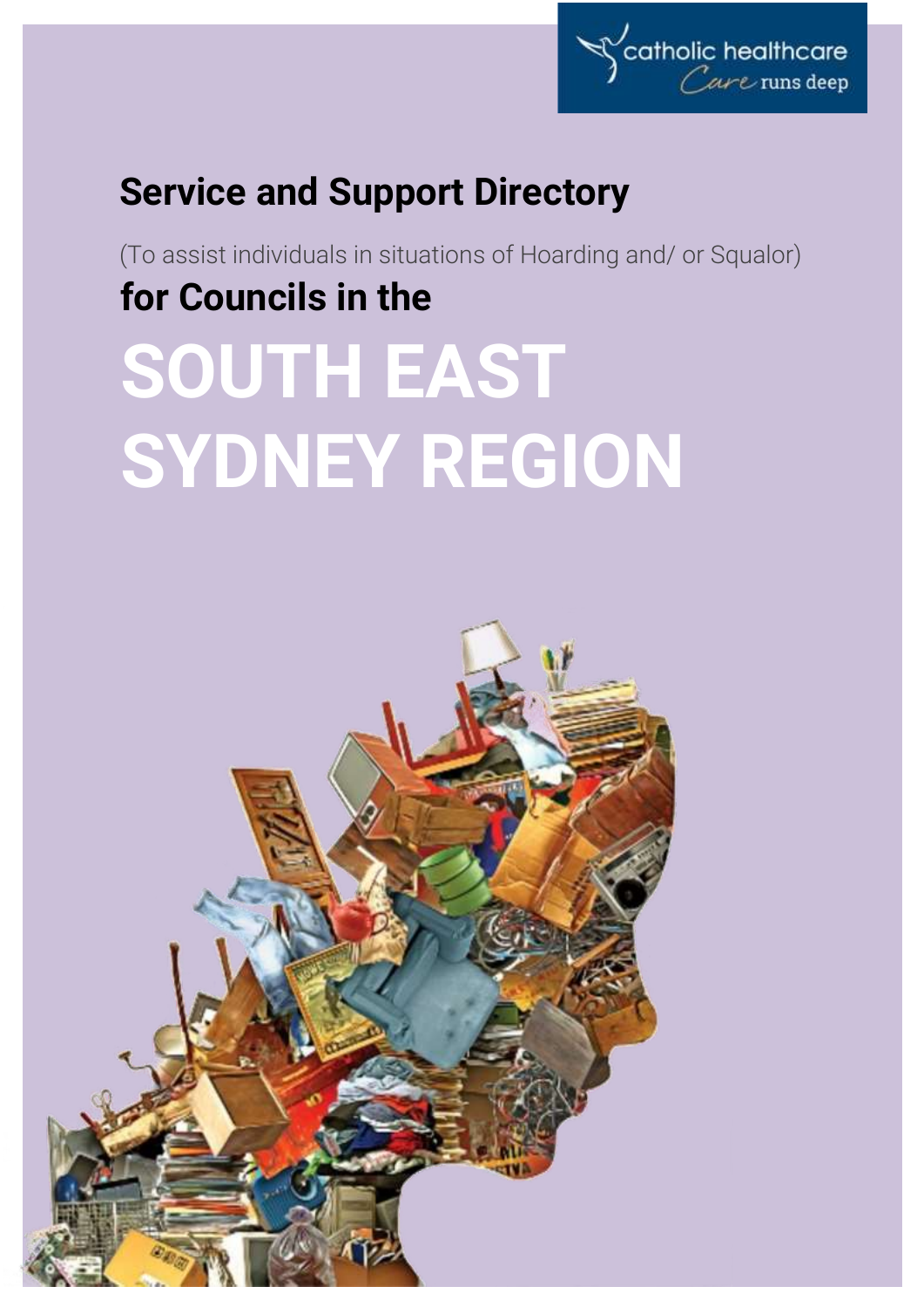

## Councils within the South East Sydney Region

- [Woollahra Municipal Council](http://www.woollahra.nsw.gov.au/)
- [Waverley Council](http://www.waverley.nsw.gov.au/)
- [Sutherland Shire Council](http://www.sutherland.nsw.gov.au/)
- [Georges River Council](http://www.georgesriver.nsw.gov.au/Home)
- [City of Sydney Council](http://www.cityofsydney.nsw.gov.au/)
- [Bayside Council](http://www.bayside.nsw.gov.au/)
- [Randwick City Council](http://www.randwick.nsw.gov.au/)

To assist individuals holistically, comprehensively and provide an opportunity to succeed, a variety of supports are required.

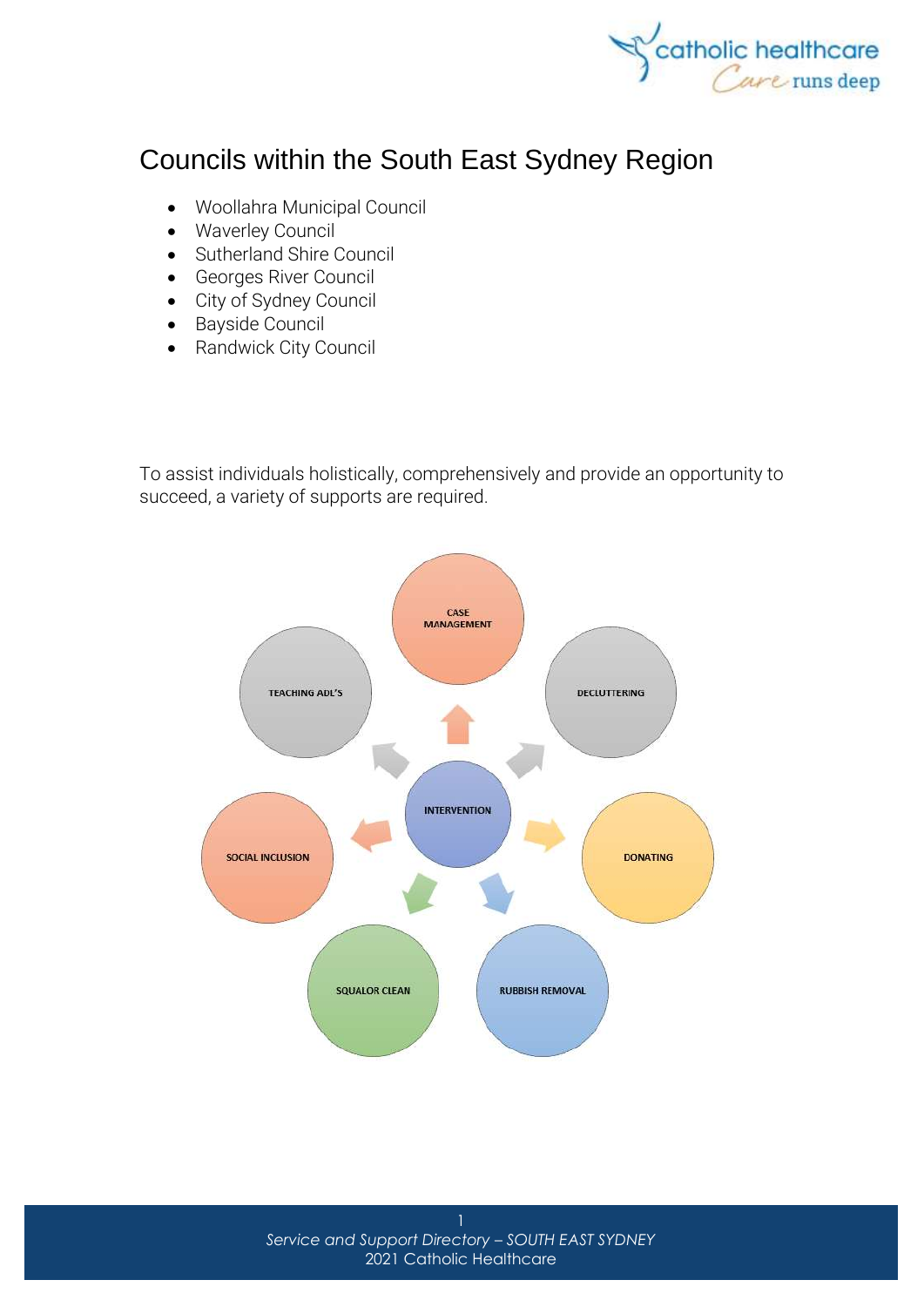

#### Contents:

|    | 1. Case Management            | page 3  |
|----|-------------------------------|---------|
|    | 2. Decluttering               | page 4  |
| 3. | Rubbish Removal               | page 5  |
|    | 4. Squalor Clean              | page 5  |
|    | 5. Donation Services          | page 6  |
|    | 6. Social Inclusion           | page 6  |
|    | 7. Activities of Daily Living | page 8  |
| 8. | Mental Health                 | page 12 |

#### **Acronyms**

| <b>CHSP</b> | Commonwealth Home Support Program    |
|-------------|--------------------------------------|
| <b>NDIS</b> | National Disability Insurance Scheme |
| <b>HCP</b>  | Home Care Packages                   |
| <b>MAC</b>  | My Aged Care                         |
| <b>ACAT</b> | Aged Care Assessment Team            |
| <b>RAS</b>  | <b>Regional Assessment Service</b>   |
| <b>ACH</b>  | Assistance with Care and Housing     |
| DA          | Domestic Assistance                  |
| <b>SS</b>   | Social Support                       |
| ADL         | Activities of Daily Living           |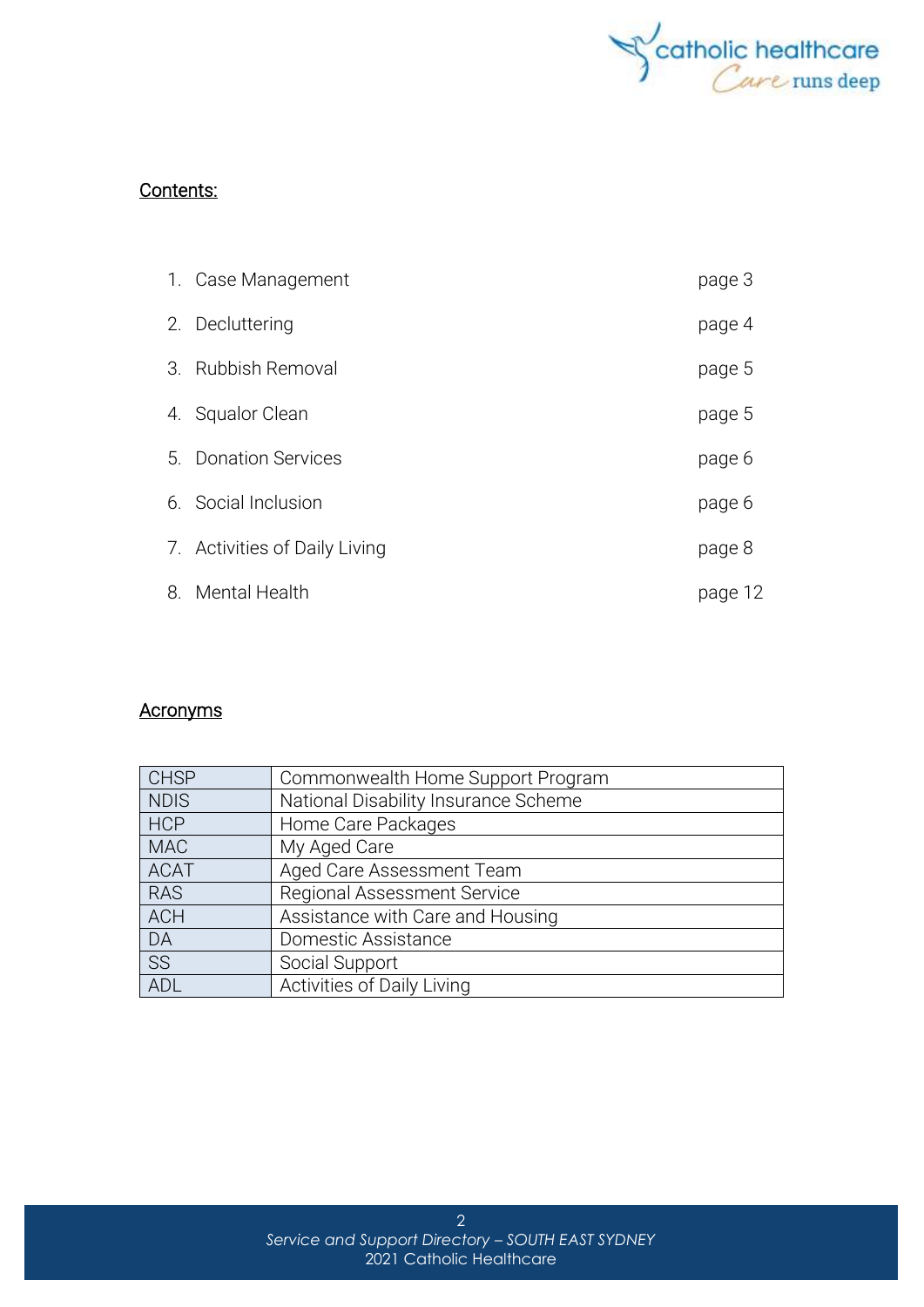

#### CASE MANAGEMENT

• Case management is a collaborative process of assessment, planning, implementation, coordination, facilitation and advocacy for options and services required to meet an individual's holistic (health and human service) needs

| Provider                                         |                                               |                                        |
|--------------------------------------------------|-----------------------------------------------|----------------------------------------|
| Catholic Healthcare, South                       | Support/Assistance<br>Hoarding & Squalor case | <b>Contact Details</b><br>1800 225 474 |
| East Sydney                                      | management                                    |                                        |
|                                                  | HCP provider                                  |                                        |
|                                                  | CHSP funded                                   |                                        |
| John Paul Village, Heathcote                     | Case management                               | 8508 3314                              |
| region                                           | HCP provider                                  |                                        |
| Australian Unity Home &                          | Case management                               | 1300 159 460                           |
| Disability Services,                             | HCP provider                                  |                                        |
| Sutherland LGA                                   |                                               |                                        |
| Kurranulla Aboriginal                            | Case management                               | 9528 0287                              |
| Corporation                                      | HCP provider                                  |                                        |
| St Basil's, Sutherland,                          | Case management                               | 8543 2040                              |
| Hurstville, Rockdale &                           | HCP provider                                  |                                        |
| Kogarah LGA                                      |                                               |                                        |
| HammondCare,                                     | Case management                               | 1800 826 166                           |
| HammondAtHome, South                             | <b>HCP</b> provider                           |                                        |
| East Sydney region                               |                                               |                                        |
| Gymea Community Aid &                            | Case management                               | 9524 9559                              |
| <b>Information Service</b>                       | CHSP funded                                   |                                        |
| Southcare Aged & Extended                        | Case management                               | 9540 8718                              |
| Care, Sutherland Shire                           |                                               | 8522 2200                              |
| Wesley Mission Home &<br>Carer Support Services, | Case management<br><b>HCP</b> provider        |                                        |
| South East Sydney region                         |                                               |                                        |
| Kogarah Community                                | Case management                               | 9553 6506                              |
| Services, Bayside, Georges                       | HCP provider                                  |                                        |
| Ricer & Sutherland LGA                           |                                               |                                        |
| <b>Benevolent Society St</b>                     | Case management                               | 800 236 762                            |
| George & Sutherland Live at                      | HCP provider1                                 |                                        |
| Home Programs                                    |                                               |                                        |
| Advance Diversity Services,                      | Case management                               | 9545 6599                              |
| Bayside, Georges River &                         | HCP provider                                  |                                        |
| Sutherland LGA                                   |                                               |                                        |
| Southern Cross Care, Kildare                     | Case management                               | 1800 852 672                           |
| <b>Aged Care</b>                                 | <b>HCP</b> provider                           |                                        |
| Sydney Multicultural                             | Case management                               | 9663 3922                              |
| Community Services, South                        | HCP provider                                  |                                        |
| East Sydney region                               |                                               |                                        |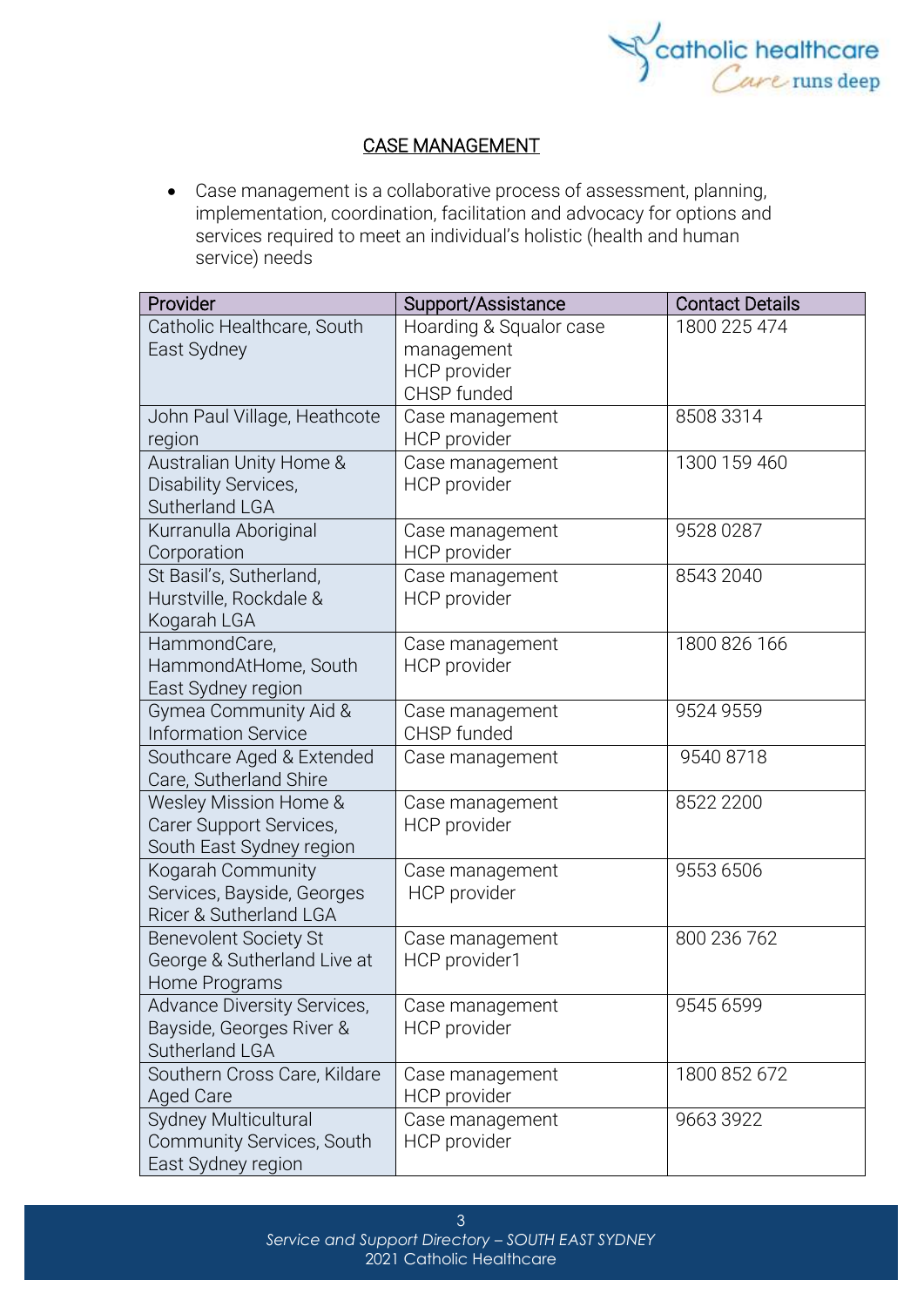

| Home Care Assistance<br>Sydney City & East                             | Case management<br>HCP provider                       | 9158 3880    |
|------------------------------------------------------------------------|-------------------------------------------------------|--------------|
| <b>GWC Community Services</b><br>(Greek Welfare Centre),<br>Newtown    | Case management<br>HCP provider                       | 9567 2021    |
| The Salvation Army Sydney<br>Streetlevel Mission, Sydney<br><b>LGA</b> | Case management                                       | 9360 1321    |
| Home Instead Senior Care,<br>Eastern Suburbs &<br>Sutherland LGA       | Case management<br><b>HCP</b> provider                | 9526 2659    |
| Help at Home by Montefiore,<br>South Eastern Sydney Region             | Case management<br>HCP provider                       | 1800 978 711 |
| Holdsworth Community,<br>Bayside, Randwick, Waverly,<br>Woollahra LGA  | Case management<br>HCP provider                       | 9302 3688    |
| St John's Community<br>Services, Sydney metro<br>region                | Case management                                       | 9360 6844    |
| St Luke's Home Care,                                                   | Case management<br><b>HCP</b> provider<br>CHSP funded | 84887422     |
| Reliant Healthcare,                                                    | Case management<br>HCP provider                       | 9362 5500    |
| Calvary Community Care,<br>Sydney metro region                         | Case management<br>HCP provider                       | 1300 660 022 |

#### DECLUTTERING:

- To remove clutter from a room, an area, etc
- Working through the process of letting go of items, to be able to use spaces of the home (and around the property) for it's intended purpose

| Provider                    | Support/Assistance  | <b>Contact Details</b> |
|-----------------------------|---------------------|------------------------|
| Catholic Healthcare, South  | Domestic assistance | 1800 225 474           |
| East Sydney                 | HCP provider        |                        |
|                             | CHSP funded         |                        |
| Australian Unity Home &     | Case management     | 1300 159 460           |
| <b>Disability Services,</b> | HCP provider        |                        |
| Sutherland LGA              |                     |                        |
| Wesley Mission Home &       | Domestic assistance | 8522 2200              |
| Carer Support Services,     | HCP provider        |                        |
| South East Sydney region    |                     |                        |
| St Luke's Home Care         | Domestic assistance | 84887422               |
|                             | HCP provider        |                        |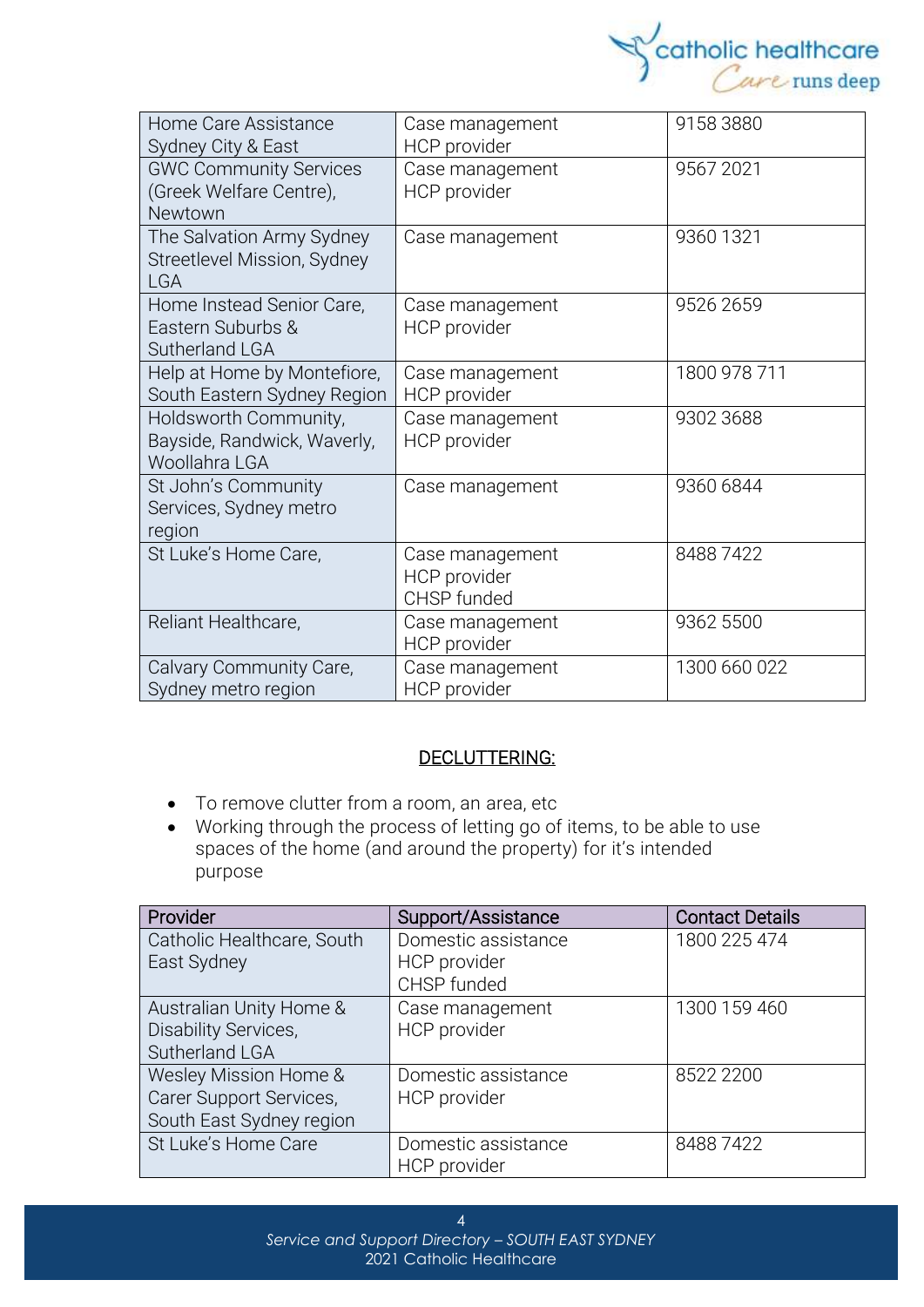

|                                 | CHSP funded               |              |
|---------------------------------|---------------------------|--------------|
| Reliant Healthcare,             | Domestic assistance       | 9362 5500    |
|                                 | HCP provider              |              |
| Essential Home Care, City of    | Domestic assistance       | 1300 792 743 |
| Sydney                          | NDIS support coordination |              |
| Annecto, Sydney regions         | Domestic assistance       | 1300 487 017 |
|                                 | CHSP funded               |              |
| Claro, Sydney & South Coast     | Domestic assistance       | 1300 303 770 |
|                                 | CHSP funded               |              |
| The Co-operative Life,          | Domestic assistance       | 1300 494 117 |
| Sydney                          | CHSP funded               |              |
| Alliance Community, Sydney      | Domestic assistance       | 1300 769 155 |
|                                 | CHSP funded               |              |
| Home Caring, Sydney East        | Domestic assistance       | 8003 5099    |
| <b>Accommodation &amp; Care</b> | Domestic assistance       | 1300 303 770 |
| Solutions (ACARES)              | CHSP funded               |              |
|                                 | <b>NDIS clients</b>       |              |
| <b>Better Connected</b>         | Domestic assistance       | 9024 4400    |
| Community Services,             | CHSP funded               |              |
| Bayside LGA                     |                           |              |
| Gymea Community Aid &           | Domestic assistance       | 9524 9559    |
| Information Service,            | CHSP funded               |              |
| Sutherland LGA                  |                           |              |
| Eremea Home Care                | Domestic assistance       | 1300 118 880 |
| Services, City of Sydney LGA    | CHSP funded               |              |
|                                 |                           |              |

#### RUBBISH REMOVAL

| Provider                                          | <b>Contact Details</b> |
|---------------------------------------------------|------------------------|
| Crackers Clearout PTY Ltd                         | 0467 648 122           |
| Crime Scene Cleaning Services, Hoarding & Squalor | 1800 994 911           |
| cleans                                            |                        |
| Blueys, Hoarding & Squalor Cleans                 | 1800 925 925           |
| Sweep Cleaning, Hoarding & Squalor Clean          | 0433 174 925           |
| Same-Day Rubbish Removal Sydney                   | 0402 737 046           |
| Paul's Rubbish Removal                            | 0407 125 125           |
| Redooo Waste cleanup                              | 1800 860 512           |

#### **SQUALOR CLEAN**

| Provider                       | l Contact Details |
|--------------------------------|-------------------|
| Jim's Cleaning Sydney          | 0417 009 700      |
| Trauma Clean                   | 0413 739 854      |
| Metro Cleaning and Maintenance | 0430 714 352      |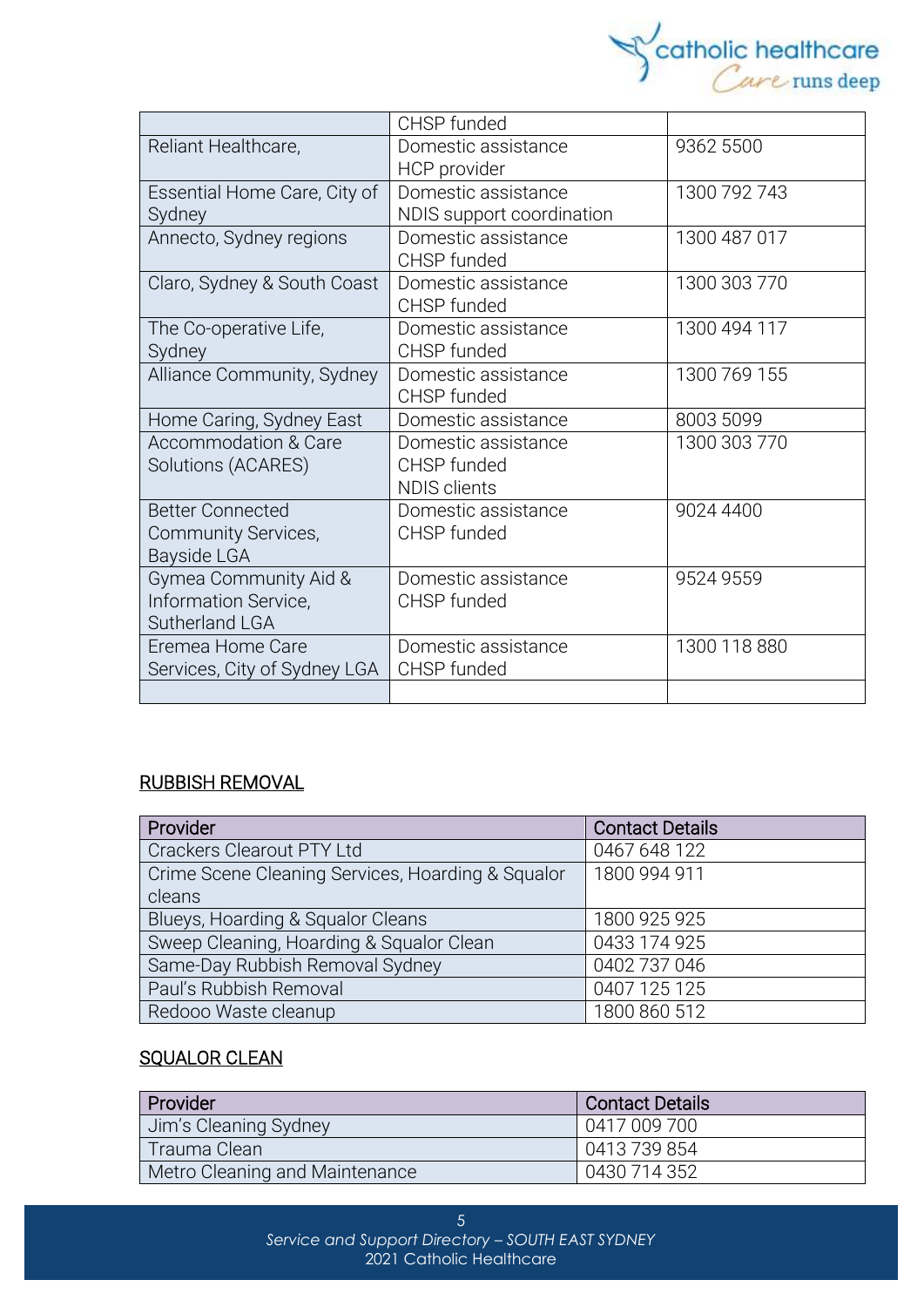

| Best in Oz Cleaning Services                      | 8880 6490    |  |
|---------------------------------------------------|--------------|--|
| Mop Lovers House Cleaning                         | 1300 001 250 |  |
| Crime Scene Cleaning Services, Hoarding & Squalor | 1800 994 911 |  |
| cleans                                            |              |  |
| Blueys, Hoarding & Squalor Cleans                 | 1800 925 925 |  |
| Sweep Cleaning, Hoarding & Squalor Clean          | 0433 174 925 |  |

#### <u>DONATIONS</u>

| Provider                         | Support/Assistance      | <b>Contact Details</b> |
|----------------------------------|-------------------------|------------------------|
| St Vincent De Paul Centre,       | Clothing                | 9532 3110              |
| South East Sydney                | <b>Blankets</b>         |                        |
|                                  | Food parcels            |                        |
|                                  | Utility bill assistance |                        |
| Orana, Sutherland LGA            | Food parcels            | 95218280               |
|                                  | Food vouchers           |                        |
| <b>Crossroads Community</b>      | Clothing                | 9525 3790              |
| Care Centre, Sutherland LGA      | <b>Toiletries</b>       |                        |
|                                  | Utility bill assistance |                        |
| Salvation Army Corps,            | Food parcels            | 1300 371 288           |
| Miranda & surrounding areas      | EFTPOS vouchers         |                        |
| The Salvation Army. South        | Clothing                | 9380 2882              |
| East Sydney                      | <b>Blankets</b>         |                        |
|                                  | Food parcels            |                        |
|                                  | Food vouchers           |                        |
| One Meal, Cronulla               | Community dinner        |                        |
| Mobile Community Pantry,         | Low-cost groceries      | 0478 926 125           |
| Caringbah                        |                         |                        |
| The Kogarah Storehouse,          | Food parcels            | 9587 5761              |
| <b>LGA</b>                       | Utility bill assistance |                        |
| Georges River Life Care,         | Food vouchers           | 9153 6300              |
| Georges River LGA                | Utility bill assistance |                        |
| Kooloora Community Centre,       | Utility bill vouchers   | 9661 9160              |
| Randwick LGA                     |                         |                        |
| Anglicare, Waverly LGA           | Food parcels            | 8624 8600              |
|                                  | Utility bill assistance |                        |
|                                  | Telstra vouchers        |                        |
| Glebe Assistance &               | Food parcels            | 9552 4164              |
| Partnership Program, Glebe       | Utility bill assistance |                        |
| & Surrounding suburbs            |                         |                        |
| Oz Harvest                       | Low-cost groceries      | 1800 108 006           |
| St John's Community              | Meals                   | 9360 6844              |
| Services, Sydney metro           | Financial assistance    |                        |
| The Wayside Chapel, Bondi        | Clothing                | 95819193               |
| <b>Community Services Centre</b> |                         |                        |
| Mission Australia, Inner         | Food vouchers           | 9357 1144              |
| Metro area                       |                         |                        |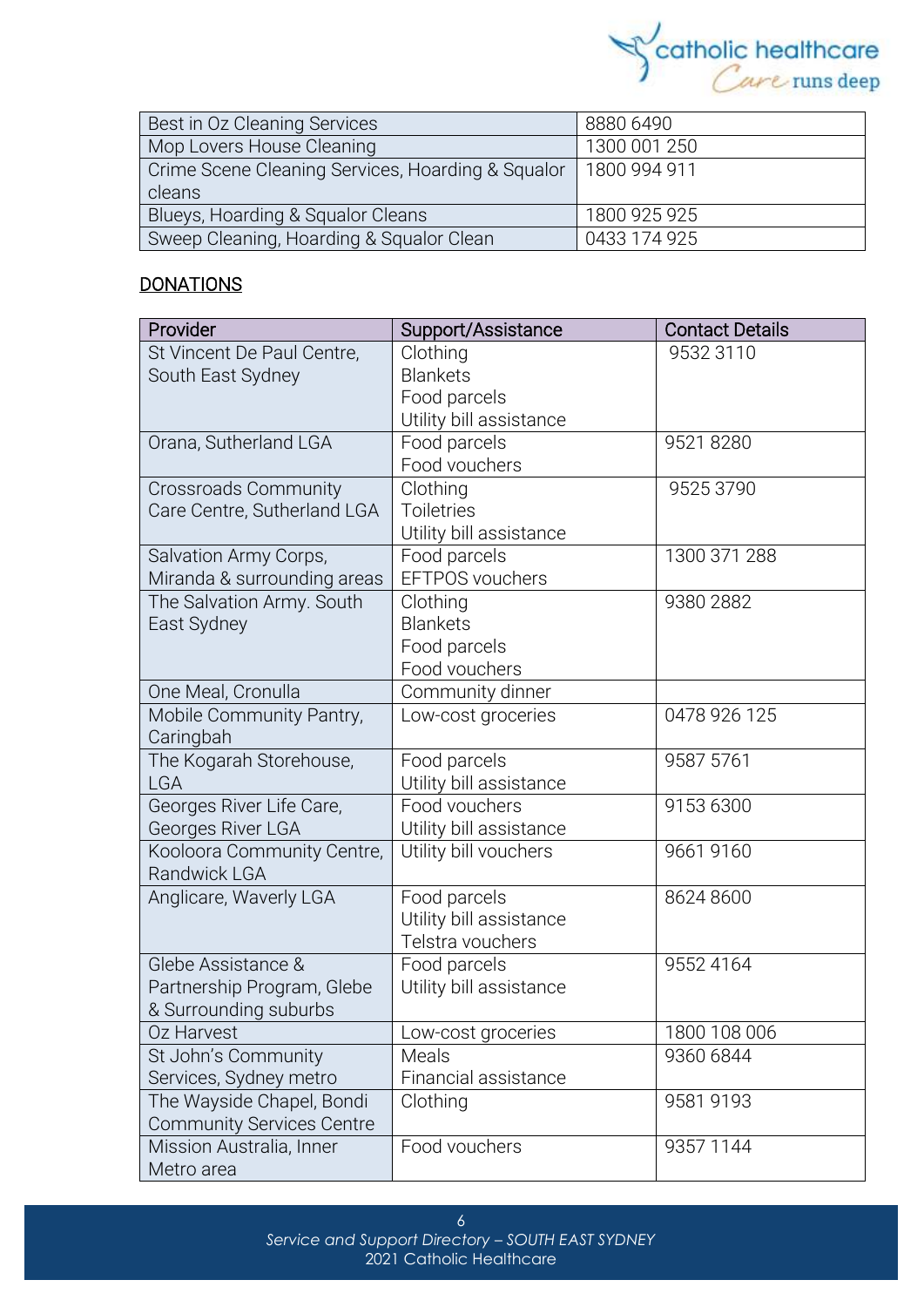

| C3Cares, Sydney LGA | Clothing<br>Blankets       | 9326 0119 |
|---------------------|----------------------------|-----------|
|                     | Food parcels<br>Toiletries |           |

#### SOCIAL INCLUSION:

• Social [inclusion](https://www.collinsdictionary.com/dictionary/english/inclusion) is the act of making all groups of people within a society [feel](https://www.collinsdictionary.com/dictionary/english/feel) valued and [important.](https://www.collinsdictionary.com/dictionary/english/important)

| Provider                                                                       | Support/Assistance                                               | <b>Contact Details</b> |
|--------------------------------------------------------------------------------|------------------------------------------------------------------|------------------------|
| Australian Unity Home &<br>Disability Services,<br>Sutherland LGA              | Social support group<br><b>HCP</b> provider                      | 1300 159 460           |
| Kurranulla Aboriginal<br>Corporation                                           | CHSP funded program<br><b>HCP</b> provider                       | 9528 0287              |
| St Basil's, Sutherland,<br>Hurstville, Rockdale &<br>Kogarah LGA               | Day centre<br>HCP provider                                       | 8543 2040              |
| Gymea Community Aid &<br><b>Information Service</b>                            | Drop-In centre<br>Social groups<br>Day centre<br>CHSP funded     | 9524 9559              |
| Wesley Mission Home &<br>Carer Support Services,<br>South East Sydney region   | Social & Community<br>programs<br><b>HCP</b> provider            | 8522 2200              |
| Kogarah Community<br>Services, Bayside, Georges<br>Ricer & Sutherland LGA      | Social support group<br><b>HCP</b> provider                      | 9553 6506              |
| <b>Sydney Multicultural</b><br>Community Services, South<br>East Sydney region | Social support groups<br><b>HCP</b> provider                     | 9663 3922              |
| <b>GWC Community Services</b><br>(Greek Welfare Centre)                        | Newtown Day programs<br>Community visitor scheme<br>HCP provider | 9567 2021              |
| Home Instead Senior Care,<br>Eastern Suburbs &<br>Sutherland LGA               | Companionship services<br><b>HCP</b> provider                    | 9526 2659              |
| St Luke's Home Care,                                                           | Social support groups<br><b>HCP</b> provider<br>CHSP funded      | 84887422               |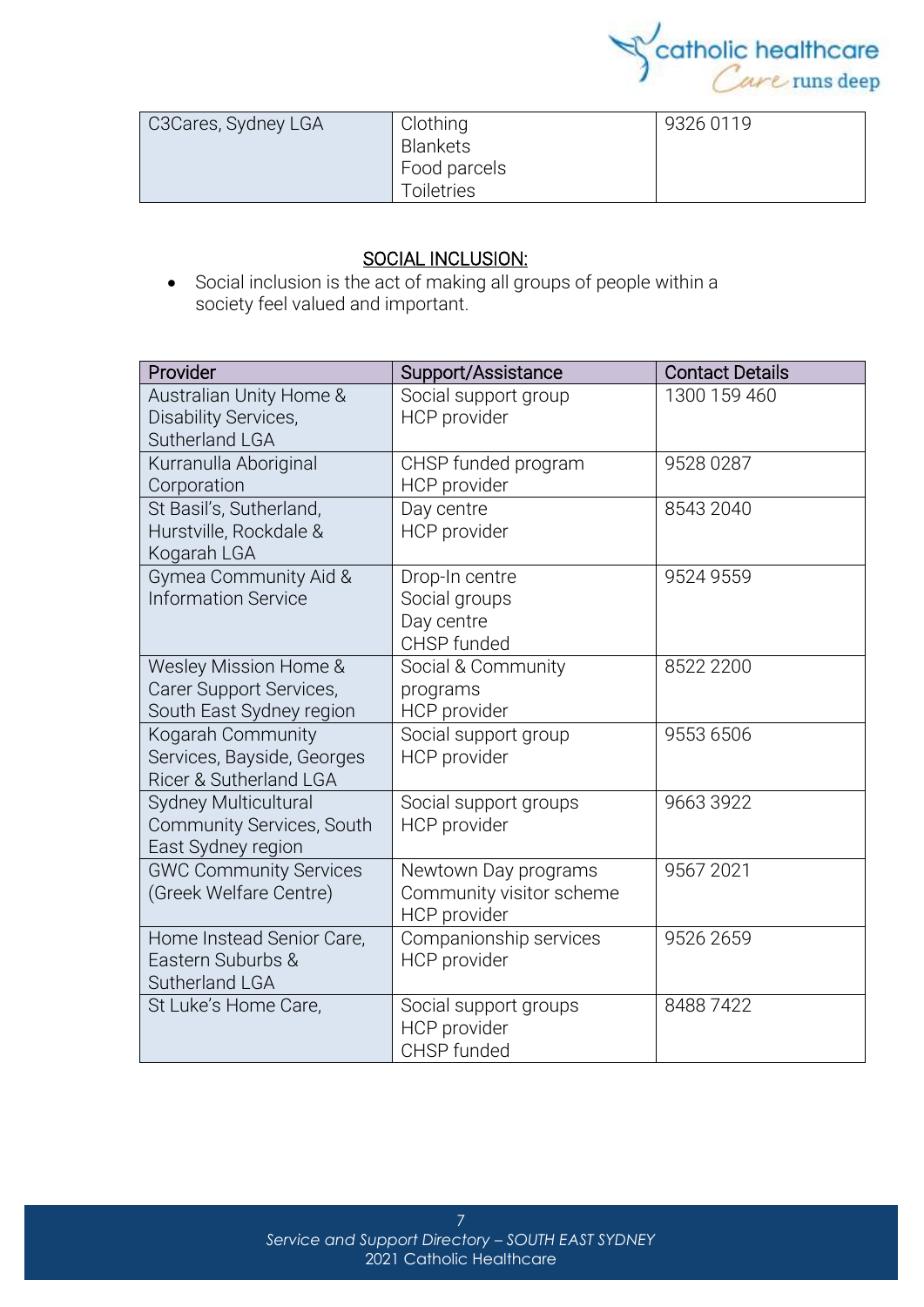

### *Activities of Daily Living (ADL's)*

• Activities of daily living (ADLs), as the name implies, are activities necessary for maintaining an independent lifestyle with a high quality of life.

#### What are the activities of daily living*?*

| Functional<br>mobility: | To move about freely and safely.                                                                                                                      |
|-------------------------|-------------------------------------------------------------------------------------------------------------------------------------------------------|
| Feeding                 | To feed oneself                                                                                                                                       |
| Personal hygiene:       | To manage aspects of personal hygiene, such as bathing,<br>grooming, dressing, and brushing teeth.                                                    |
| Home                    | To manage tasks around the home such as taking out the                                                                                                |
| maintenance:            | rubbish, cleaning the kitchen, cleaning the bathroom,<br>vacuuming/mopping, making sure food in the fridge and pantry is<br>current, watering plants. |
| Managing                | assistance may be required in getting prescriptions, keeping                                                                                          |
| medications:            | medications up to date and taking medications on time and in the<br>right dosages.                                                                    |
| Managing                | managing assistance with bank balances, cheque books and                                                                                              |
| finances:               | paying bills on time                                                                                                                                  |
| Communicating           | managing the household's phone and mail, making the home                                                                                              |
| with others:            | hospitable and welcome for visitors.                                                                                                                  |
| Companionship           | this is important as it reflects on the help that may be needed to                                                                                    |
| and mental              | keep a person in a positive frame of mind.                                                                                                            |
| support:                |                                                                                                                                                       |
| Safety procedure        | in the event of an emergency, a well-planned emergency                                                                                                |
| and emergency           | procedure should be designed; as well as emergency contacts                                                                                           |
| responses:              | known in case of any events.                                                                                                                          |

*How can the teaching of ADL's be done through regular support services?*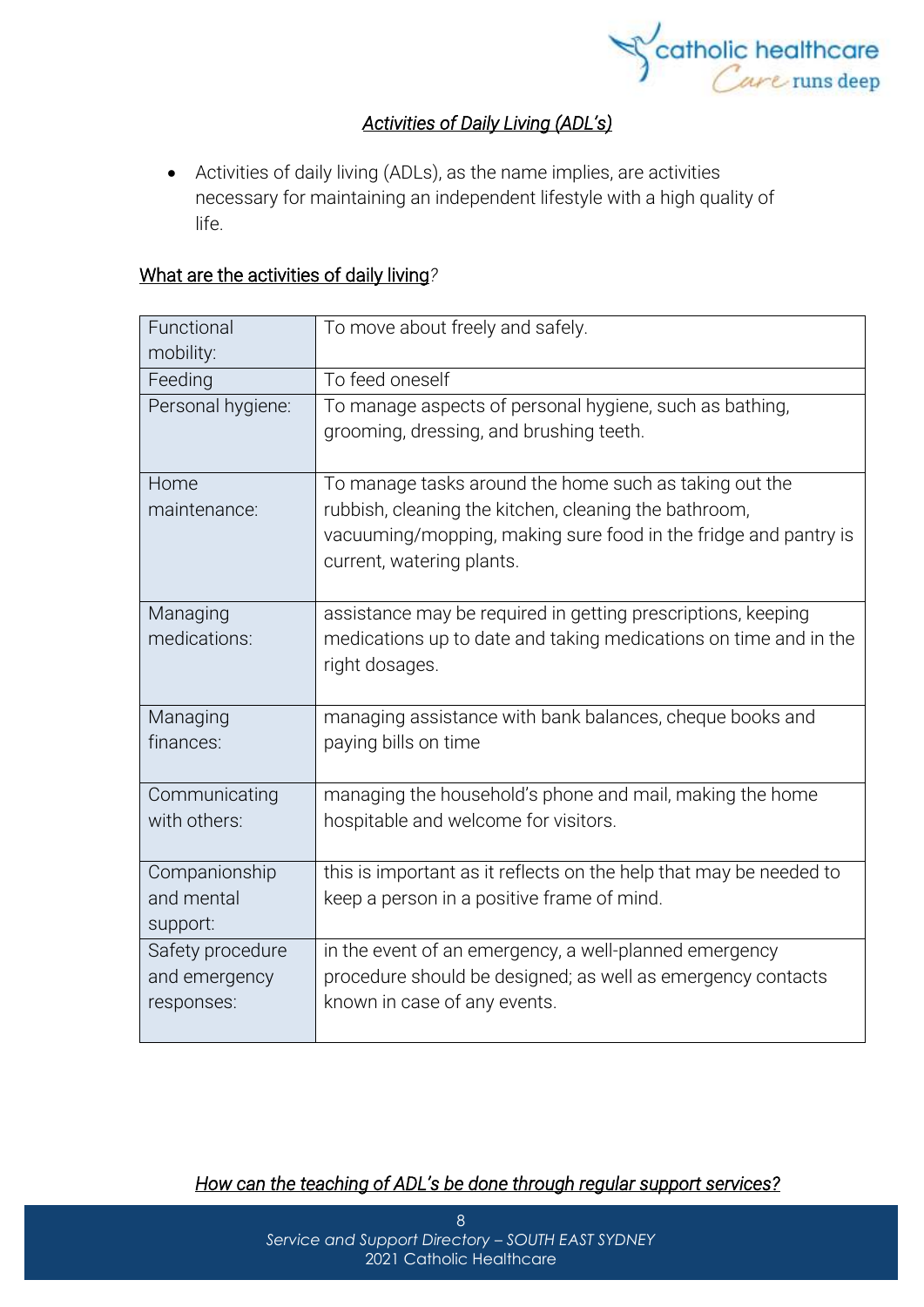

| Functional mobility: | Identifying if the individual can navigate their hallways free of<br>clutter and get assistive devices such as walkers through<br>doorways; a few changes might be necessary such as<br>doorway modifications and ramps; removing floor runners<br>and rugs helps eliminate potential tripping hazards.<br>Assisting a client to develop and implement a personal<br>organizing plan, including categories for discarded items.<br>Include a list of tasks and a plan for where to keep objects<br>and papers. Preparation includes assembling materials<br>needed for filing and storing items.<br>Take a photo of the area before starting the declutter. Ask<br>yourself questions about each item, such as 'Have I used<br>this in the last year? Is this something to give away or trash?'<br>Refer to your photo and celebrate your victories.<br>Break big tasks into smaller tasks (bathroom-> 1 drawer)<br>Set a calendar to follow and start with small time increments<br>(10-15 minutes); limit any distractions (phone, TV, radio);<br>take a break when your timer goes off and then repeat while<br>increasing the amount of time<br>Know your options by locating a recycling centre, donation |
|----------------------|----------------------------------------------------------------------------------------------------------------------------------------------------------------------------------------------------------------------------------------------------------------------------------------------------------------------------------------------------------------------------------------------------------------------------------------------------------------------------------------------------------------------------------------------------------------------------------------------------------------------------------------------------------------------------------------------------------------------------------------------------------------------------------------------------------------------------------------------------------------------------------------------------------------------------------------------------------------------------------------------------------------------------------------------------------------------------------------------------------------------------------------------------------------------------------------------------------------|
|                      | locations, donation centres that will pick items up, rubbish<br>removal days                                                                                                                                                                                                                                                                                                                                                                                                                                                                                                                                                                                                                                                                                                                                                                                                                                                                                                                                                                                                                                                                                                                                   |
| Feeding:             | Meal preparation and clean-up. Services that offer DA can<br>support a person in preparing and enjoying their meals.<br>Whether they have dietary needs, need inspiration with meal<br>plans, or would just like help with their cooking and clean-up.<br>Social support is also provided for those who would like<br>support during grocery shopping, unpacking of groceries,<br>and company while cooking something. This is important for<br>seniors to ensure they are receiving the appropriate nutrients<br>to support their health all wellbeing.<br>Meals on Wheels is an option for those who are unable to<br>prepare their own meals. The organisation specializes in                                                                                                                                                                                                                                                                                                                                                                                                                                                                                                                               |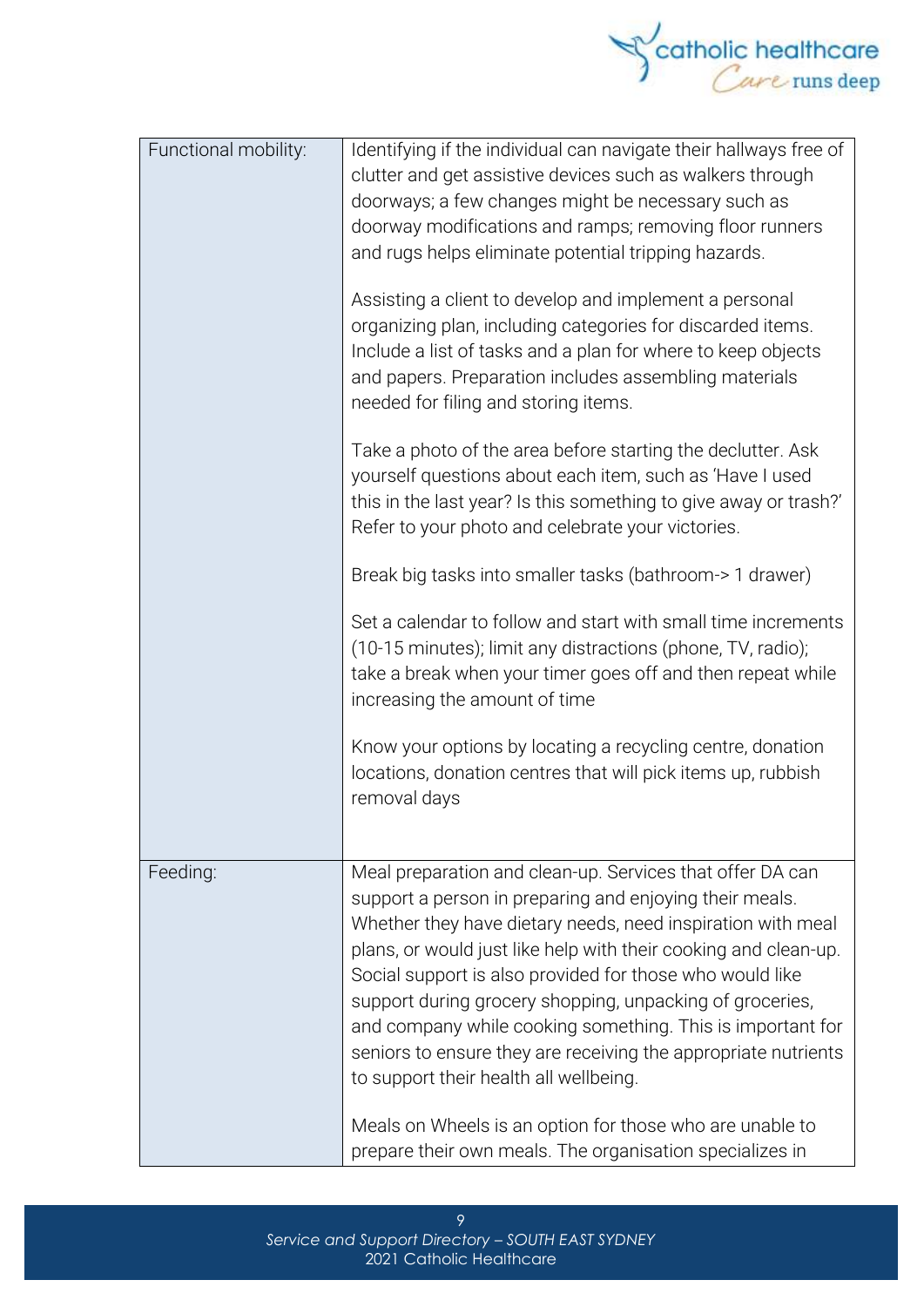

|                   | meal delivery for people aged over 65, as well as CHSP<br>clients, HCP clients, NDIS clients and full fee-paying clients.<br>Kindly reminding clients of food safety and cross<br>contamination; and how their health can be affected if cross<br>contamination of certain foods occur.                                                                                                                                                                                                                                                                                                                              |
|-------------------|----------------------------------------------------------------------------------------------------------------------------------------------------------------------------------------------------------------------------------------------------------------------------------------------------------------------------------------------------------------------------------------------------------------------------------------------------------------------------------------------------------------------------------------------------------------------------------------------------------------------|
| Personal Hygiene: | Services may include oral care, toileting, grooming,<br>showering, dressing, and undressing, and general mobility. A<br>care worker may be able to assist with personal care needs<br>with complete respect for a person's privacy and dignity.<br>Assistance can include getting in and out of bed, managing<br>continence and providing assistance using continence aids<br>and appliances.                                                                                                                                                                                                                        |
|                   | Providing easier clothing/shoes for the individual to wear if<br>you notice it has become increasingly difficult for them to<br>undress. Solutions could include pants/shorts with elastic<br>waistbands, shoes with Velcro fasteners rather than laces.                                                                                                                                                                                                                                                                                                                                                             |
|                   | Implementing home strategies for a person to shower<br>without fear of falling or slipping, such as grab bars, non-slip<br>floor mats or a shower chair. If a person still feels uneasy<br>with these installations, then a care worker is able to provide<br>assistance with showering.                                                                                                                                                                                                                                                                                                                             |
| Home maintenance: | Support is there for clients who need assistance with<br>anything from putting a load of laundry in the washing<br>machine, to folding clothes, making their bed, sweeping the<br>front paths, vacuuming, mopping, wiping kitchen benches,<br>cleaning toilets, and watering their plants. A care worker can<br>work with the client to show them how it can be done, or can<br>help assist with simple tasks such as setting up the vacuum<br>cleaner, how to empty the vacuum cleaner once its full, filling<br>and emptying a mop bucket after each use, washing all the<br>towels/cleaning cloths after use etc. |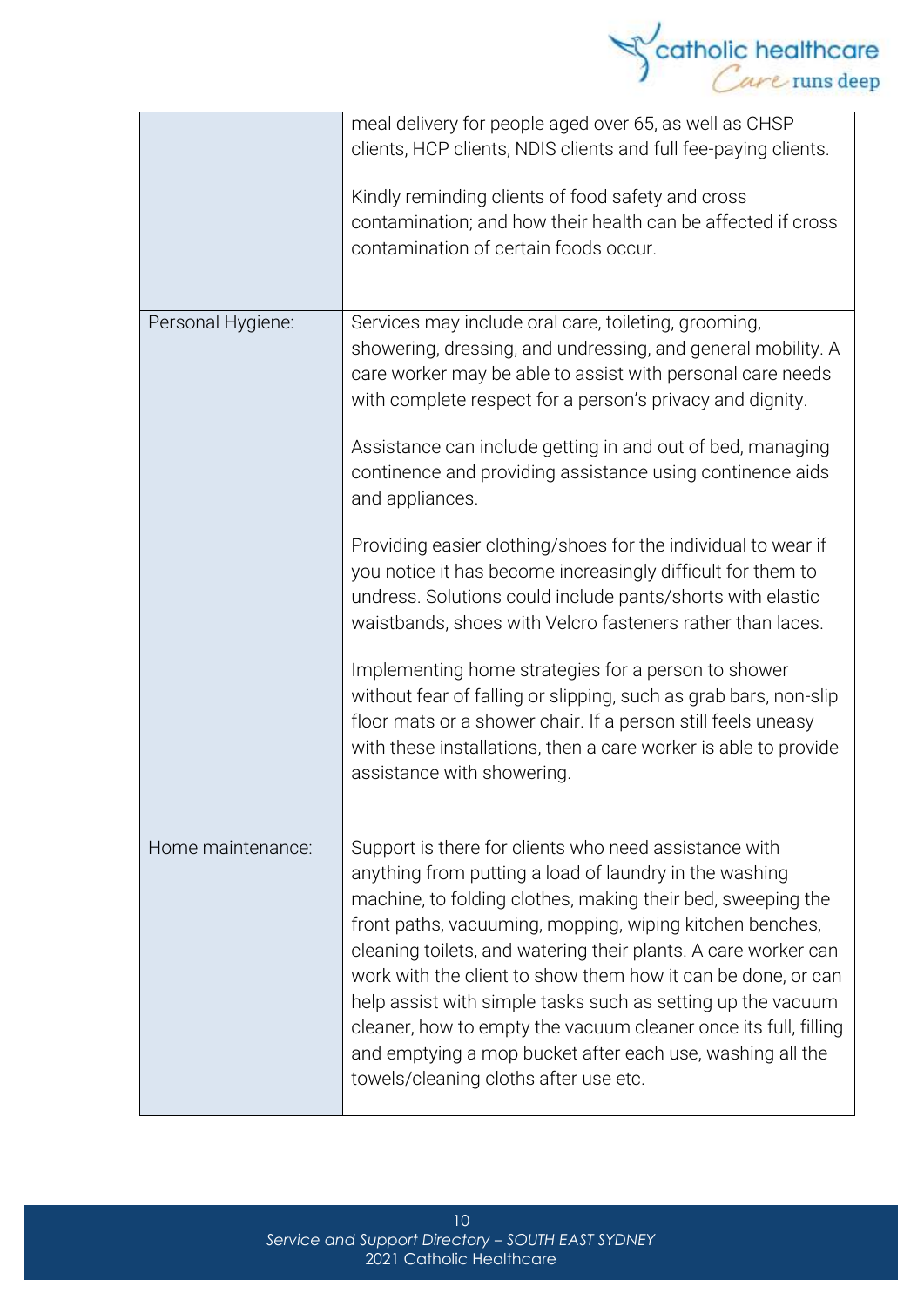

|                                             | Being able to provide clients with different options on how to<br>pack washing away, by either hanging their clothes with<br>clothes hangers, or folding them away.<br>Working with a client to organize their kitchen<br>cupboards/pantry into categories, such as keeping plates<br>together, cutlery together, cups etc. Cleaning the<br>fridge/freezer and pantry and checking for current dates.                                                                  |
|---------------------------------------------|------------------------------------------------------------------------------------------------------------------------------------------------------------------------------------------------------------------------------------------------------------------------------------------------------------------------------------------------------------------------------------------------------------------------------------------------------------------------|
| Managing<br>medications:                    | Transport can be arranged through an organisation to assist<br>with a client to access pharmacies to pick up their<br>medication.                                                                                                                                                                                                                                                                                                                                      |
| Managing finances:                          | A case manager can assist the individual to sort through and<br>organize any bills, categorized by paid, unpaid and/or<br>overdue.<br>Suggestions for storing the bills such as in a folder or filing<br>cabinet can be arranged with the individual.                                                                                                                                                                                                                  |
| Communicating with<br>others:               | Communication is fundamental to human interaction. Care<br>workers can assist individuals in managing their calendar<br>and appointments, and sharing family updates by post,<br>technology or replying to messages<br>Keeping a large calendar with clearly marked dates and<br>appointment times can create a greater sense of control and<br>order.<br>Teaching an individual how to use technology such as zoom<br>and searching internet links and YouTube videos |
| Companionship and<br>mental health support: | Communication impairment can alienate people from their<br>regular activities, and relationships can lead to withdrawal,<br>isolation, and depression.<br>Care plans can be created with individuals to support their<br>social interaction and communication. It is important to                                                                                                                                                                                      |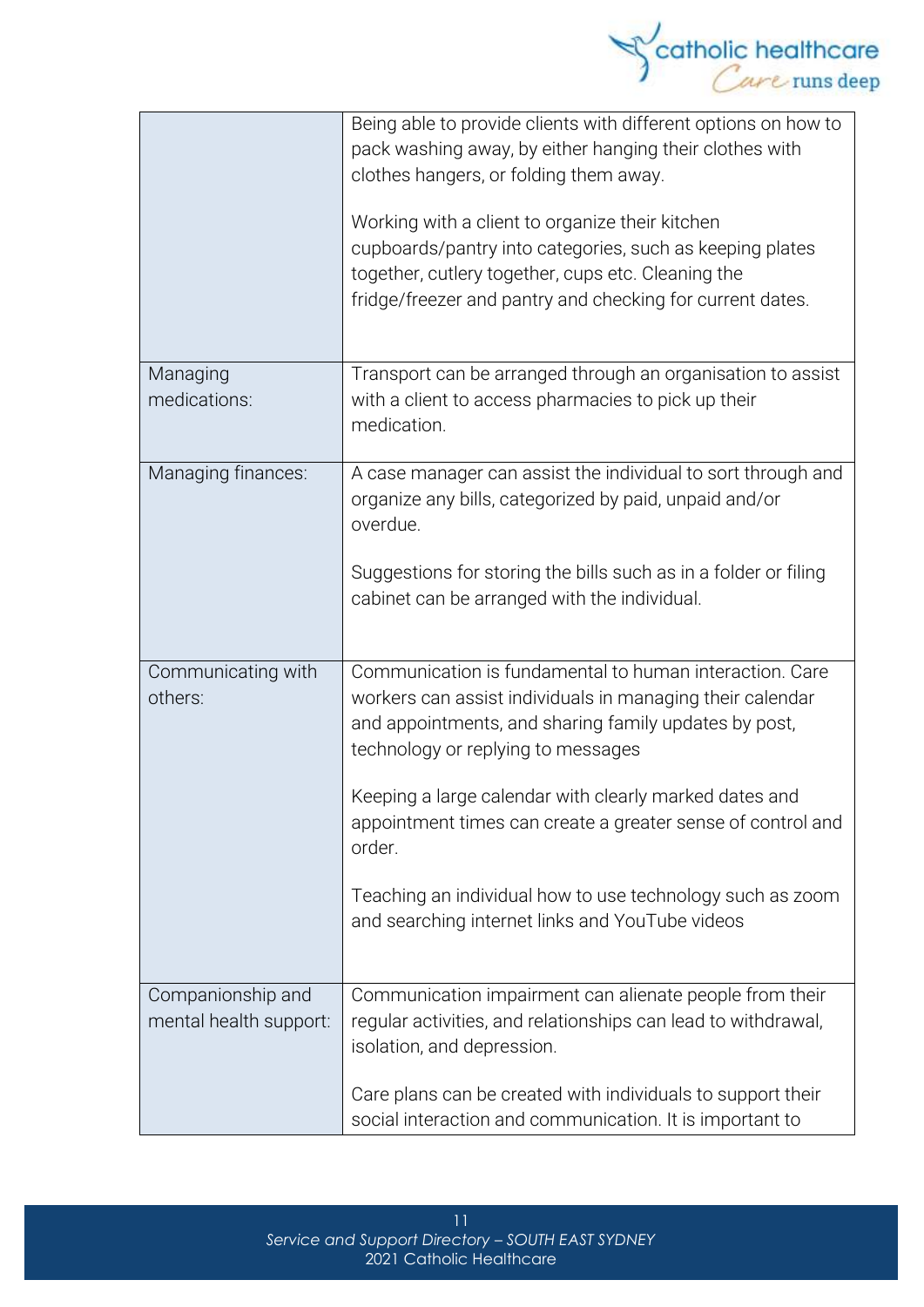

|                                              | understand why a person is experiencing difficulty in<br>communicating and try and lessen the effects.<br>This could include finding out what a person's interests are<br>and linking them to social groups within the community.<br>Suggesting ways for a person to express their feelings, such<br>as drawing or keeping journal entries, or meditating as a<br>form of stress relief.                            |  |
|----------------------------------------------|---------------------------------------------------------------------------------------------------------------------------------------------------------------------------------------------------------------------------------------------------------------------------------------------------------------------------------------------------------------------------------------------------------------------|--|
| Safety procedure and<br>emergency responses: | Fitting medical alert systems in case of emergency when<br>there is a communication barrier                                                                                                                                                                                                                                                                                                                         |  |
|                                              | Hearing impaired phones and hearing aids can help a person<br>remain independent while ensuring their safety is protected.                                                                                                                                                                                                                                                                                          |  |
|                                              | Going through a fire escape route with an individual so they<br>become familiar of it in case of emergency. If an individual<br>has a lot of items in the home, working with the individual to<br>ensure their safety is the top priority is extremely important.<br>Devising a plan with the individual to create clear pathways<br>so there is a clutter free entry and exit in the home would be<br>recommended. |  |

#### Mental Health Care Plan

#### What is it?

A mental health care plan is a support plan for someone who is going through mental health issues. If a doctor agrees that you need additional support, you and the doctor will make the plan together.

#### A mental health care plan might include:

- A referral to an expert, like a psychologist
- The types of mental health care that can support you
- Other strategies to improve and maintain your mental health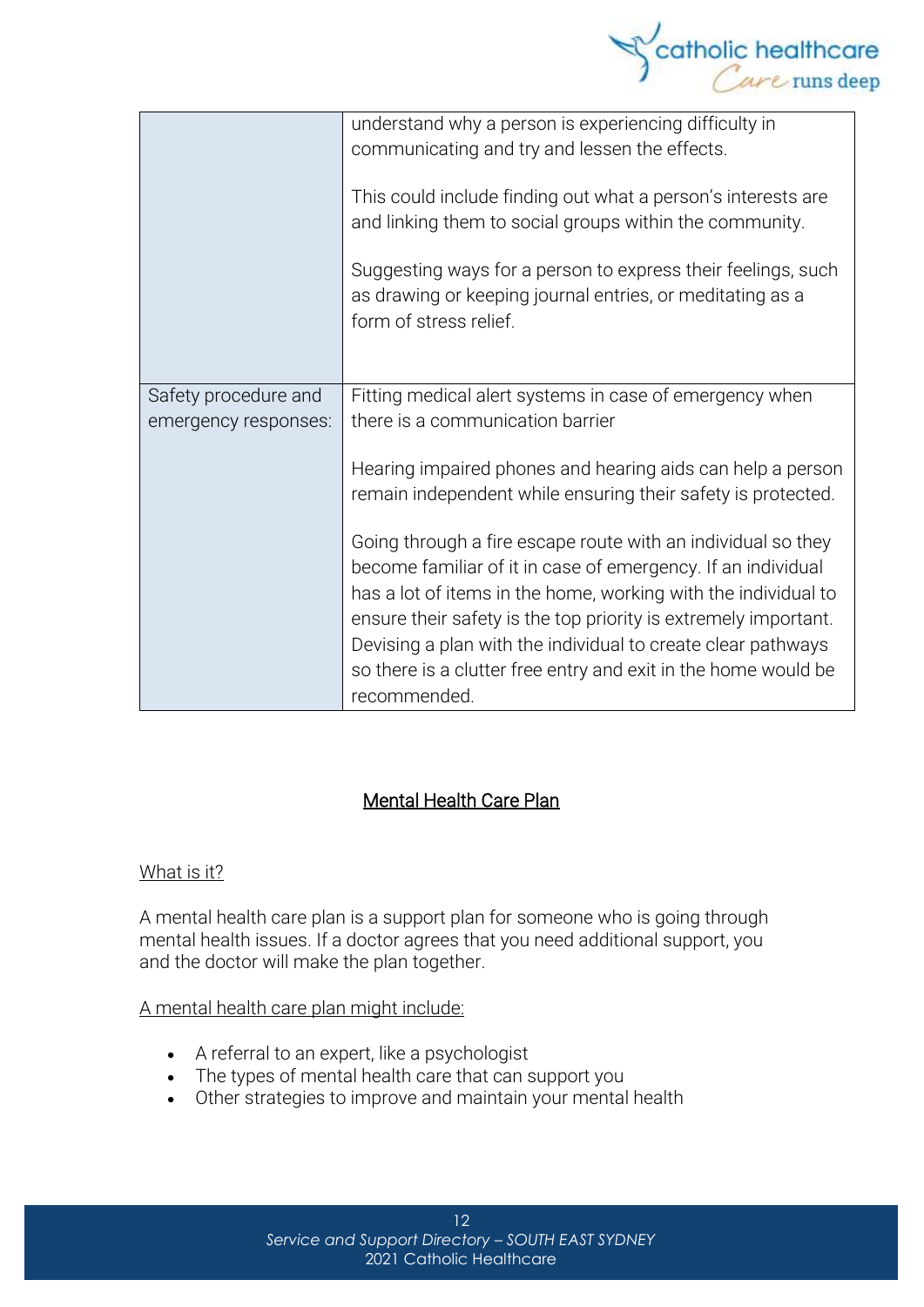

If you have a mental health care plan, the Government will pay some or all of the cost of up to ten sessions with a mental health expert in a year. You can get that through the [Medicare](https://headspace.org.au/blog/how-to-get-a-medicare-card-old/) rebate.

#### Who do I contact for a Mental Health Care Plan?

This needs to be done by your GP (general practitioner). When you book an appointment with your doctor tell them you want to talk about a mental health care plan.

Then, at the appointment, talk to your doctor about what's been going on. It helps to be as open and honest as possible. Your doctor might ask you to fill out a questionnaire about how you've been feeling to work out the best support for you. Your doctor will then refer you to a psychologist that they know of, or you can find your own.

Types of support you may be able to get include:

- One on one sessions with a psychologist
- Group psychologist sessions
- Sessions with a social worker or another allied health practitioner

Extra support can empower you to make big changes to how you feel and cope. Speaking to someone can give you the opportunity to find strategies to work through your concerns and manage them better (Headspace, 2018).

#### Mental Health Support

| Provider                                      | <b>Contact Details</b> |
|-----------------------------------------------|------------------------|
| Aboriginal Health & Medical Research Council  | 02 9212 4777           |
| of NSW, Aboriginal Health College, Little Bay |                        |
| Associated Counsellors & Psychologists,       | 02 8094 1792           |
| Bondi junction                                |                        |
| Open Arms, Bondi Junction                     | 1800 011 046           |
| Veterans & Families Counselling<br>$\bullet$  |                        |
| Jewish House, Bondi                           | 02 9386 0770           |
| Counselling & support<br>$\bullet$            |                        |
| Headspace, Bondi Junction                     | 02 9366 8800           |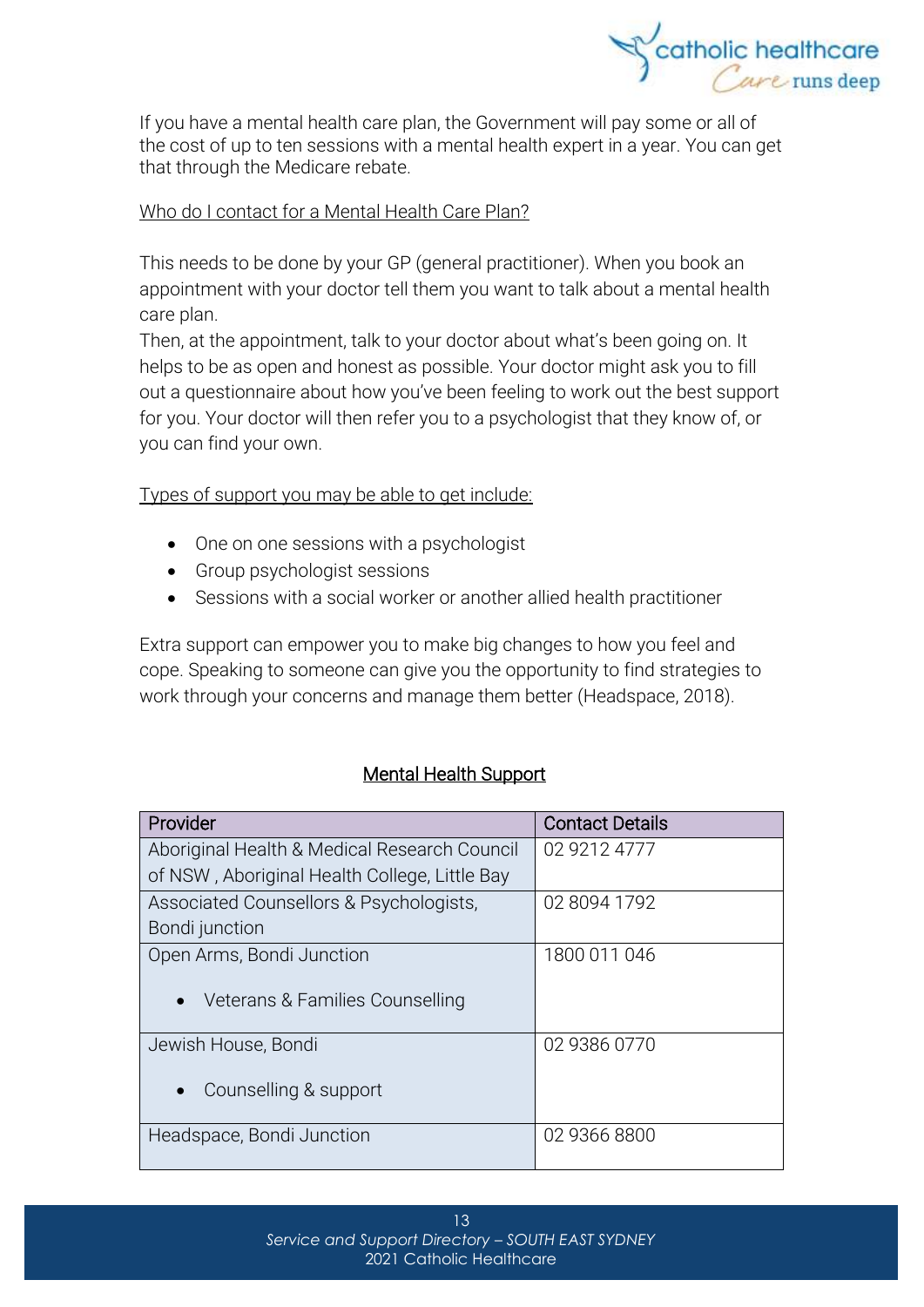

| Bondi Beach Cottage                                | 02 9365 1607 |
|----------------------------------------------------|--------------|
|                                                    |              |
| Counselling services                               |              |
| Life Supports, Bondi Junction                      | 1300 735 030 |
| Pheonix Holistic Care, Bondi Junction              | 02 9386 1225 |
| Associated Counsellors & Psychologists,            | 02 8205 0566 |
| Double Bay, Potts Point                            |              |
| iFlow Psychology, Double Bay                       | 02 6061 1144 |
| Gorman Unit, Darlinghurst                          | 02 9361 8080 |
|                                                    |              |
| Alcohol & drug outpatient services                 |              |
| The Cabin Sydney, Edgecliff                        | 02 8046 6462 |
|                                                    |              |
| Addiction counselling                              |              |
| Life Supports, Paddington                          | 1300 735 030 |
| Centre 360 Youth & Family Service                  | 02 9331 2691 |
| Associated Counsellors & Psychologists, Surry      | 02 8094 1790 |
| <b>Hills</b>                                       |              |
| Jewish Care, Mental Health & Wellbeing             | 1300 133 660 |
| Program, Woollahra                                 |              |
| Associated Counsellors & Psychologists,<br>Miranda | 02 8004 9960 |
| Associated Counsellors & Psychologists,            | 02 8205 0566 |
| Sutherland                                         |              |
| Associated Counsellors & Psychologists,            | 02 8094 1799 |
| Caringbah                                          |              |
| Headspace, Miranda                                 | 02 9575 1500 |
| Hopefield, Kirrawee                                | 02 9545 0299 |
| Counselling & psychologist services                |              |
|                                                    |              |
| Life Supports, Bangor, Engadine                    | 1300 735 030 |
| Lifeline Sydney & Sutherland, Sylvania             | 131 114      |
| <b>Engadine Community Health Centre</b>            | 02 9522 1000 |
|                                                    |              |
| Parents with infants 0-5                           |              |
| Orana, Central office, Sutherland                  | 02 9521 8280 |
| Holistic counselling                               |              |
|                                                    |              |
| Menai Community Health Centre                      | 02 9522 1000 |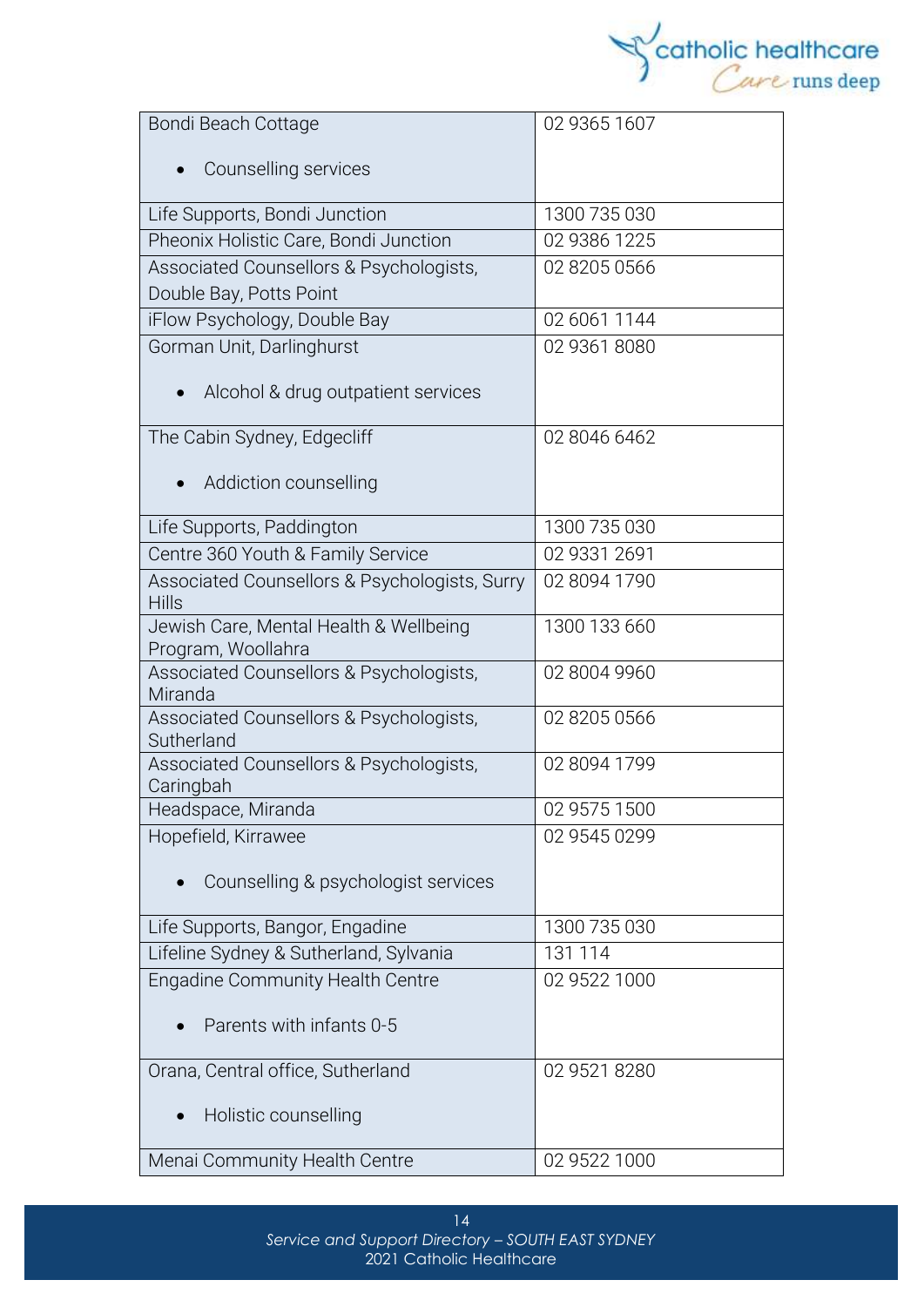

| Dr. Monica Moore, Psychologist, Sutherland        | 0400 553 160 |
|---------------------------------------------------|--------------|
| Horizon Church, Sutherland                        | 02 9521 2933 |
|                                                   |              |
| General counselling                               |              |
| Associated Counsellors & Psychologists,           | 02 8205 0566 |
| Kogarah, Hurstville                               |              |
| Life Supports, Kogarah, Maroubra                  | 1300 735 030 |
| St George Hospital, Mental Health Inpatient       | 1800 011 511 |
| <b>Services</b>                                   |              |
| Sydney Clinical & Forensic Psychology             | 0456 399 673 |
| Services, Hurstville                              |              |
| Concepts Psychology, Ramsgate                     | 02 9583 1069 |
| Vital Health & Wellbeing Centre, Kogarah          | 1300 648 099 |
| New Vision Psychology, Hurstville                 | 1300 001 778 |
| For Chinese ethnic communities                    |              |
|                                                   |              |
| Associated Counsellors & Psychologists,           | 02 8004 9963 |
| <b>Dulwich Hill</b>                               |              |
| Headspace, Hurstville                             | 02 8048 3350 |
| Kathleen Conquest Counselling, Hurlstone          | 0412 438 193 |
| Park                                              |              |
| Associated Counsellors & Psychologists,<br>Enmore | 02 8897 0809 |
| Learning Links, Peakhurst                         | 02 8525 8222 |
| Learning Links, Maroubra                          | 02 8525 8260 |
| Breakthru, Maroubra                               | 1800 767 212 |
|                                                   |              |
| Counselling 7y/o and over                         |              |
| Neami National, Hurstville                        | 02 9570 5933 |
|                                                   |              |
| Suicide prevention after care service             |              |
|                                                   |              |
| The Black Dog Institute, Randwick                 | 02 9382 2991 |
| Psychology clinic                                 |              |
|                                                   |              |
| Gidget House, Randwick                            | 02 9460 1550 |
|                                                   |              |
| Perinatal counselling                             |              |
|                                                   |              |
| Associated Counsellors & Psychologists,<br>Glebe  | 02 8094 1796 |
| Disability Services Australia, Mascot             | 1300 372 747 |
|                                                   |              |